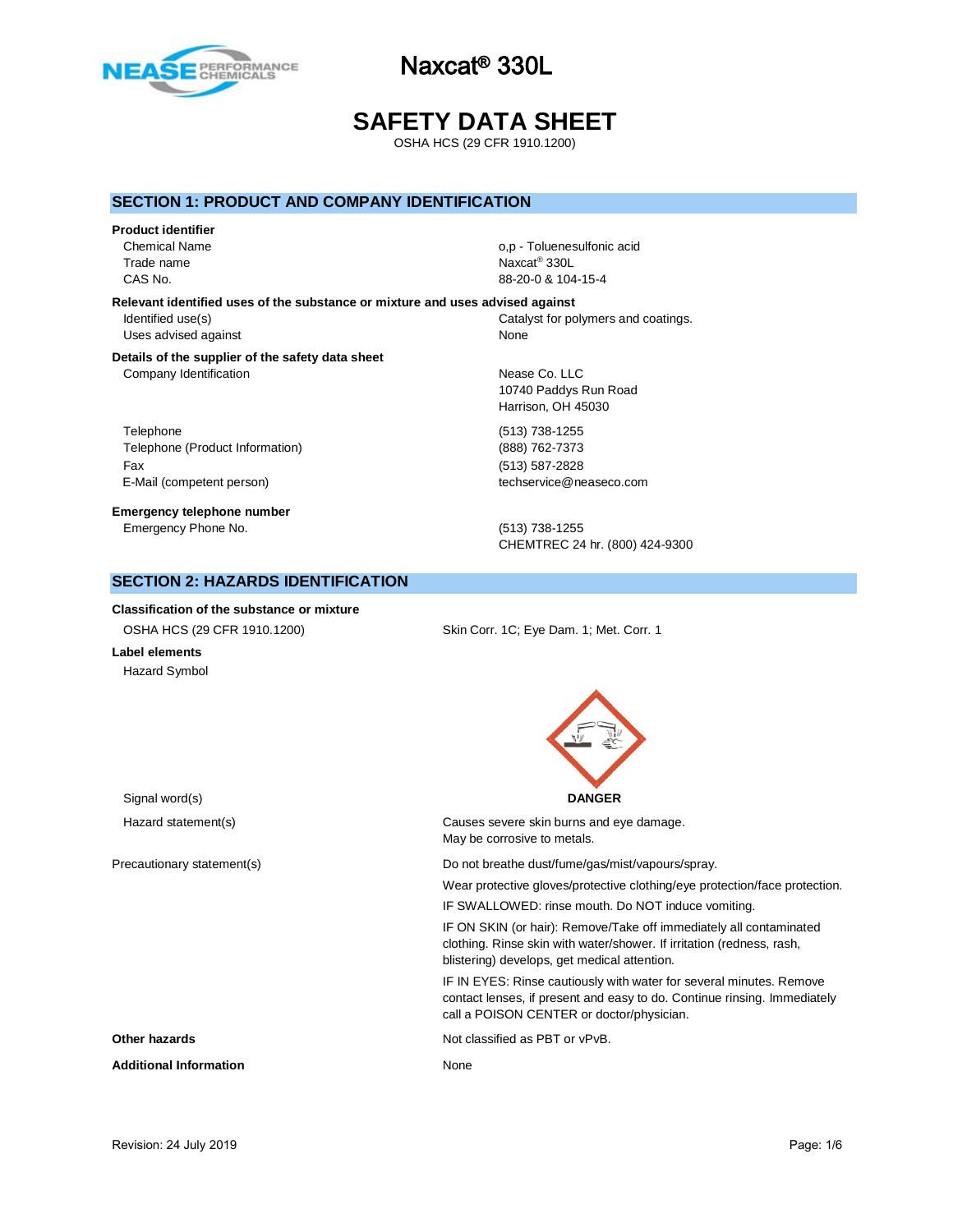

# **SECTION 3: COMPOSITION/INFORMATION ON INGREDIENTS**

| Hazardous ingredient(s)    | $%$ W/W | CAS No.   | Hazard statement(s)                      |
|----------------------------|---------|-----------|------------------------------------------|
|                            | 60-70%  | $88-20-0$ | May be corrosive to metals               |
| o.p - Toluenesulfonic acid |         | 104-15-4  | Causes severe skin burns and eye damage. |
| Sulfuric acid              | $< 1\%$ | 7664-93-9 | Causes severe skin burns and eye damage. |
| Water                      | 45-55%  | 7732-18-5 | Not applicable                           |

**Additional Information - None**

# **SECTION 4: FIRST AID MEASURES**



#### **SECTION 5: FIRE-FIGHTING MEASURES**

| <b>Extinguishing media</b>                                       |                                                                                                          |
|------------------------------------------------------------------|----------------------------------------------------------------------------------------------------------|
| -Suitable Extinguishing Media<br>-Unsuitable Extinguishing Media | Extinguish with waterspray, dry chemical, sand or carbon dioxide.<br>None anticipated.                   |
| Special hazards arising from the substance or<br>mixture         | None anticipated.                                                                                        |
| <b>Advice for fire-fighters</b>                                  | Fire fighters should wear complete protective clothing including self-<br>contained breathing apparatus. |

### **SECTION 6: ACCIDENTAL RELEASE MEASURES**

| Personal precautions, protective equipment<br>and emergency procedures | Put on protective equipment before entering danger area.                                                                                                                                                         |
|------------------------------------------------------------------------|------------------------------------------------------------------------------------------------------------------------------------------------------------------------------------------------------------------|
| <b>Environmental precautions</b>                                       | Do not allow to enter drains, sewers or watercourses.                                                                                                                                                            |
| Methods and material for containment and<br>cleaning up                | Contain spillages with sand, earth or any suitable adsorbent material.<br>Transfer to a container for disposal or recovery. Wash the spillage area with<br>water. If possible prevent water running into sewers. |
| Reference to other sections<br><b>Additional Information</b>           | None<br>None                                                                                                                                                                                                     |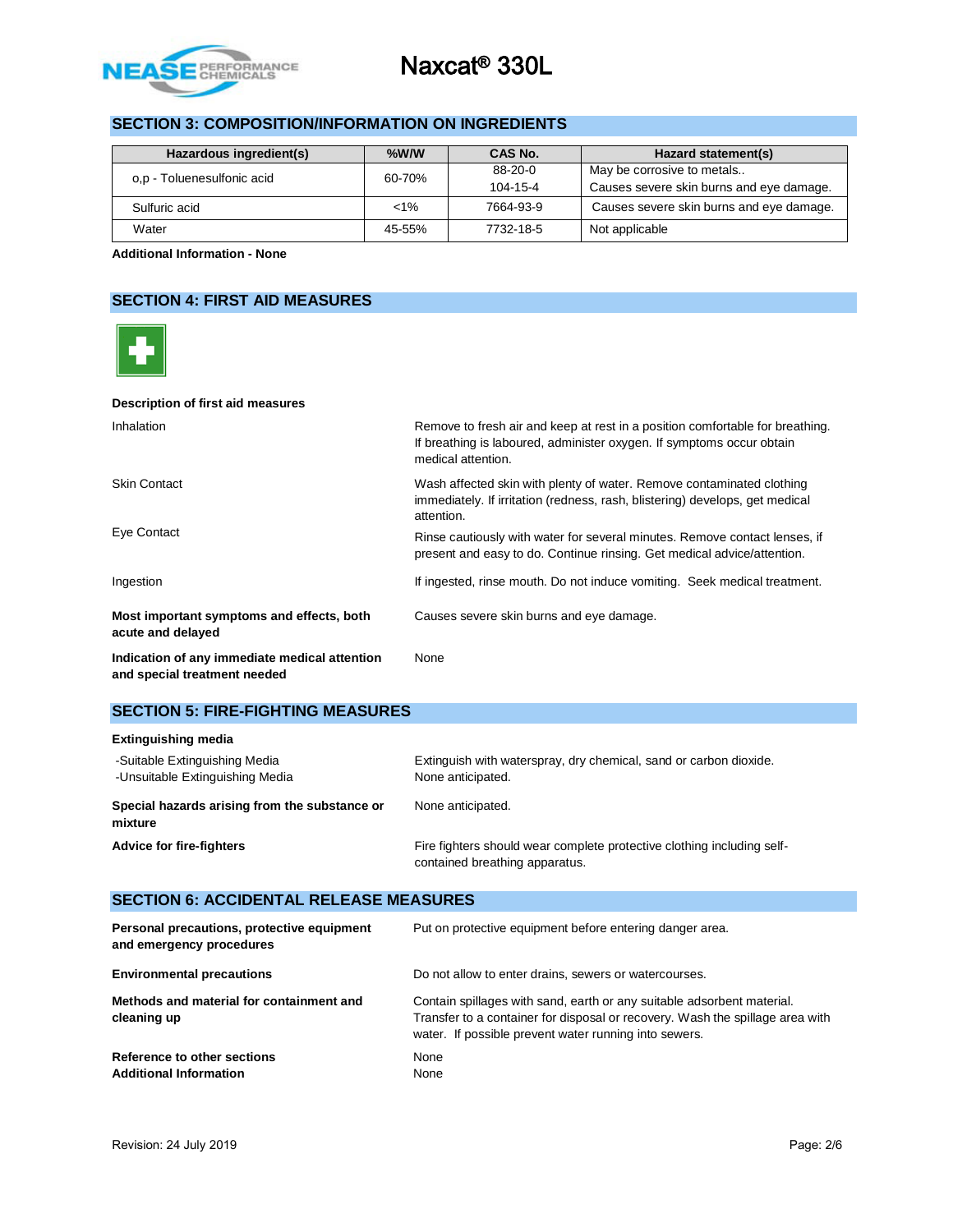

#### **SECTION 7: HANDLING AND STORAGE**

| Precautions for safe handling                                | Do not get in eyes, on skin, or on clothing. |  |
|--------------------------------------------------------------|----------------------------------------------|--|
| Conditions for safe storage, including any incompatibilities |                                              |  |
| -Storage Temperature                                         | Store at room temperature.                   |  |

-Incompatible materials **Attacks many materials and clothing. Keep away from oxidising agents.** 

**Specific end use(s)** Catalyst for paints and coatings.

Keep container tightly closed and dry.

# **SECTION 8: EXPOSURE CONTROLS/PERSONAL PROTECTION**

#### **Control parameters**

#### **Occupational exposure limits**

|                                                           |                                                       |            | LTEL (8 hr TWA ppm) | STEL (ppm)                                                                                                                                                                                                         |                    |       |  |
|-----------------------------------------------------------|-------------------------------------------------------|------------|---------------------|--------------------------------------------------------------------------------------------------------------------------------------------------------------------------------------------------------------------|--------------------|-------|--|
| <b>SUBSTANCE.</b>                                         | <b>CAS No.</b>                                        | PEL (OSHA) | <b>TLV (ACGIH)</b>  | PEL (OSHA)                                                                                                                                                                                                         | <b>TLV (ACGIH)</b> | Note: |  |
| Sulfuric acid                                             | 7664-93-9                                             | 1 mg/m $3$ |                     |                                                                                                                                                                                                                    |                    |       |  |
| Recommended monitoring method<br><b>Exposure controls</b> |                                                       |            | <b>NIOSH 5043</b>   |                                                                                                                                                                                                                    |                    |       |  |
| Appropriate engineering controls                          |                                                       |            |                     | Local exhaust required.                                                                                                                                                                                            |                    |       |  |
| Personal protection equipment                             |                                                       |            |                     |                                                                                                                                                                                                                    |                    |       |  |
| Eye/face protection                                       |                                                       |            |                     | The following to be used as necessary: Goggles giving complete<br>protection to eyes. Full face shield.                                                                                                            |                    |       |  |
| Skin protection (Hand protection/ Other)                  |                                                       |            |                     | The following to be used as necessary: Gloves (Neoprene or Natural<br>rubber). Chemical protection suit. Wear safety or chemical resistant<br>shoes or boots. Check with protective equipment manufacturer's data. |                    |       |  |
| Respiratory protection                                    |                                                       |            |                     | No personal respiratory protective equipment normally required.                                                                                                                                                    |                    |       |  |
| Thermal hazards                                           |                                                       |            |                     | Use gloves with insulation for thermal protection, when needed.                                                                                                                                                    |                    |       |  |
| <b>Environmental Exposure Controls</b>                    |                                                       |            |                     | Do not allow to enter drains, sewers or watercourses.                                                                                                                                                              |                    |       |  |
|                                                           | <b>SECTION 9: PHYSICAL AND CHEMICAL PROPERTIES</b>    |            |                     |                                                                                                                                                                                                                    |                    |       |  |
|                                                           | Information on basic physical and chemical properties |            |                     |                                                                                                                                                                                                                    |                    |       |  |

Appearance Liquid Colour Colour Colour Colour Clear, Pale yellow Odour **Slight hydrocarbon Odour** Slight hydrocarbon Odour Odour Threshold (ppm) Not available. pH (Value)  $\leq 1$ Melting Point (°C) / Freezing Point (°C) Not available Boiling point/boiling range (°C): Not available. Flash Point (°C)  $>93$  (>200 °F) [Open cup] Evaporation rate **Not available.** The Not available. Flammability (solid, gas) Not applicable.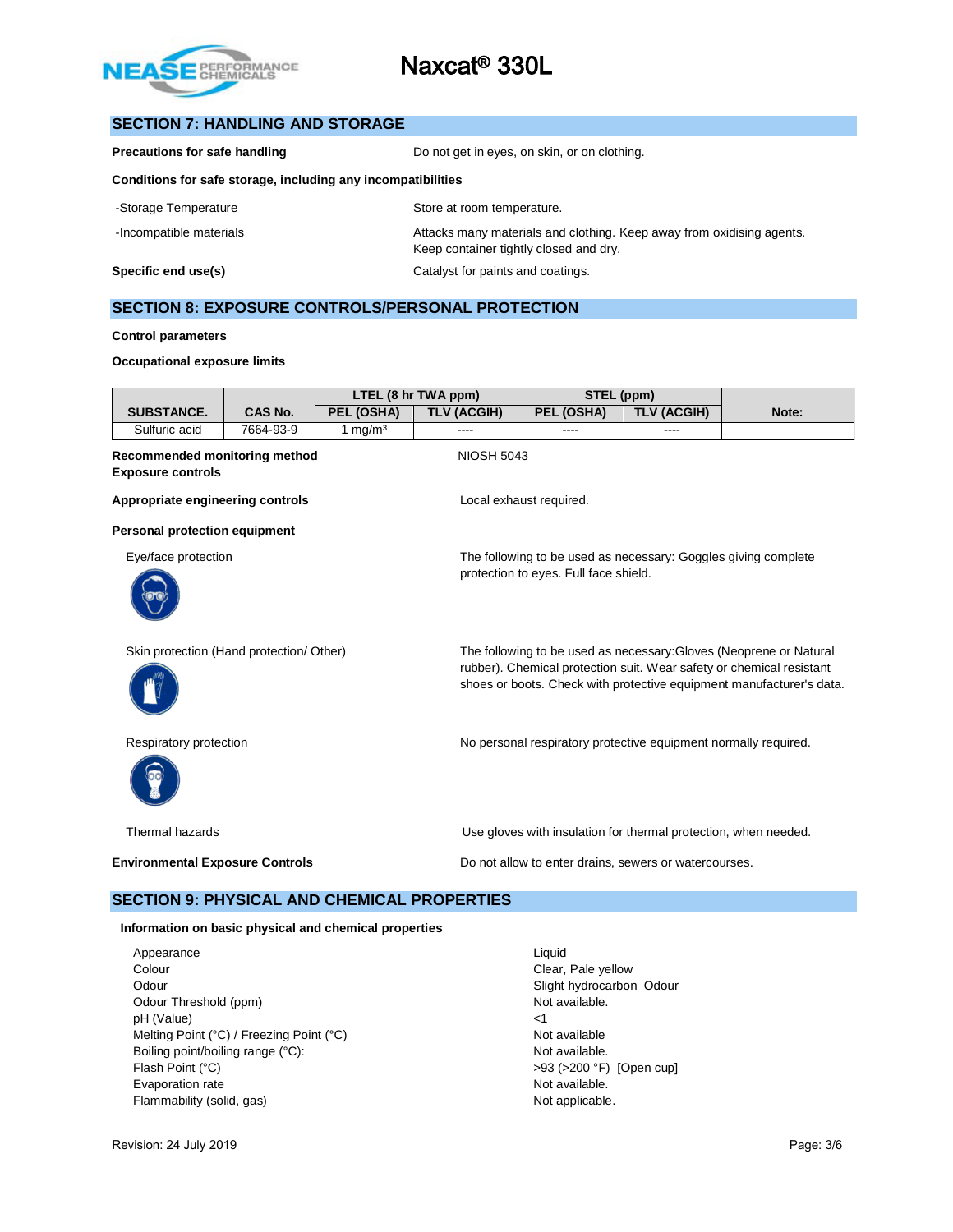

Explosive limit ranges **Not applicable**. Vapour Pressure (Pascal) Not available. Vapour Density (Air=1)  $>1$ Density (g/ml) 1.2 Solubility (Water) <br>Solubility (Other) Solubility (Other) and Solubility (Other) Solubility (Other) and Solubility (Other) and Solu Solubility (Other) Partition Coefficient (n-Octanol/water) Not available. Auto Ignition Temperature (°C) and the contract of the Not available. Decomposition Temperature (°C) Not available. Kinematic Viscosity (cSt) @ 40°C Not available. Explosive properties **Note and Secure 2018** Not explosive. Oxidising properties **Not oxidising.** Not oxidising.

**Other information** and the state of the state of the state of the Not available.

| <b>SECTION 10: STABILITY AND REACTIVITY</b> |  |
|---------------------------------------------|--|
|---------------------------------------------|--|

| Reactivity                                | Stable under normal conditions.                                                                                                                                                                              |
|-------------------------------------------|--------------------------------------------------------------------------------------------------------------------------------------------------------------------------------------------------------------|
| <b>Chemical stability</b>                 | Stable.                                                                                                                                                                                                      |
| Possibility of hazardous reactions        | None anticipated.                                                                                                                                                                                            |
| <b>Conditions to avoid</b>                | Incompatible materials.                                                                                                                                                                                      |
| Incompatible materials                    | Reacts with strong alkalis. Avoid contact with bleach or other<br>hypochlorites. May cause exothermic polymerization of furan<br>resins. Generates heat of solution when dissolved in water and<br>alcohols. |
| <b>Hazardous Decomposition Product(s)</b> | Carbon monoxide, Carbon dioxide, Sulphur oxides, Acrid<br>smoke                                                                                                                                              |

#### **SECTION 11: TOXICOLOGICAL INFORMATION**

**Exposure routes:** Inhalation**,** Skin Contact**,** Eye Contact

**Substances in preparations / mixtures**

Toluene-4-sulfonic acid (CAS No. 104-15-4)

**Acute toxicity** (By analogy with similar materials) Oral: LD50  $\geq$  1104 mg/kg-bw (rat)

Dermal: LD50 >2 g/kg-bw (rabbit) Inhalation: LC50 > 100 mg= saturated (Vapor), 8 hour (rat)

**Irritation/Corrosivity** Corrosive (Skin and Eyes) **Sensitization It is not a skin sensitizer. Repeated dose toxicity** NOAEL: > 500 mg/kg bw/day (28 days/week, oral, rat) **Carcinogenicity** NOAEL (rat): > 240 mg/kg (Fischer 344

| carcinogenicity |             | $N$ UAEL (rat). $>$ 240 mg/kg (Fischer 344 |      |              |  |  |
|-----------------|-------------|--------------------------------------------|------|--------------|--|--|
| <b>NTP</b>      | <b>IARC</b> | ACGIH                                      | OSHA | <b>NIOSH</b> |  |  |
| No.             | No.         | No.                                        | No.  | No.          |  |  |

Sulfuric acid (CAS No. 7664-93-9)

**Irritation/Corrosivity Corrosivity** Corrosive (Skin and Eyes) **Repeated dose toxicity** No data.

**Mutagenicity Mutagenicity There is no evidence of mutagenic potential. Toxicity for reproduction No effects to the reproductive system.** 

**Acute toxicity Acute toxicity Oral: LD50** = 2140 mg/kg-bw (rat) Dermal: No data Inhalation:  $LC50 = 0.37 - 0.42$  mg/l (rat)

**Sensitization** Skin sensitisation has been reported in humans.

**Carcinogenicity Carcinogenicity Carcinogenicity NOAEL** (rat):  $\geq$  240 mg/kg (Fischer 344)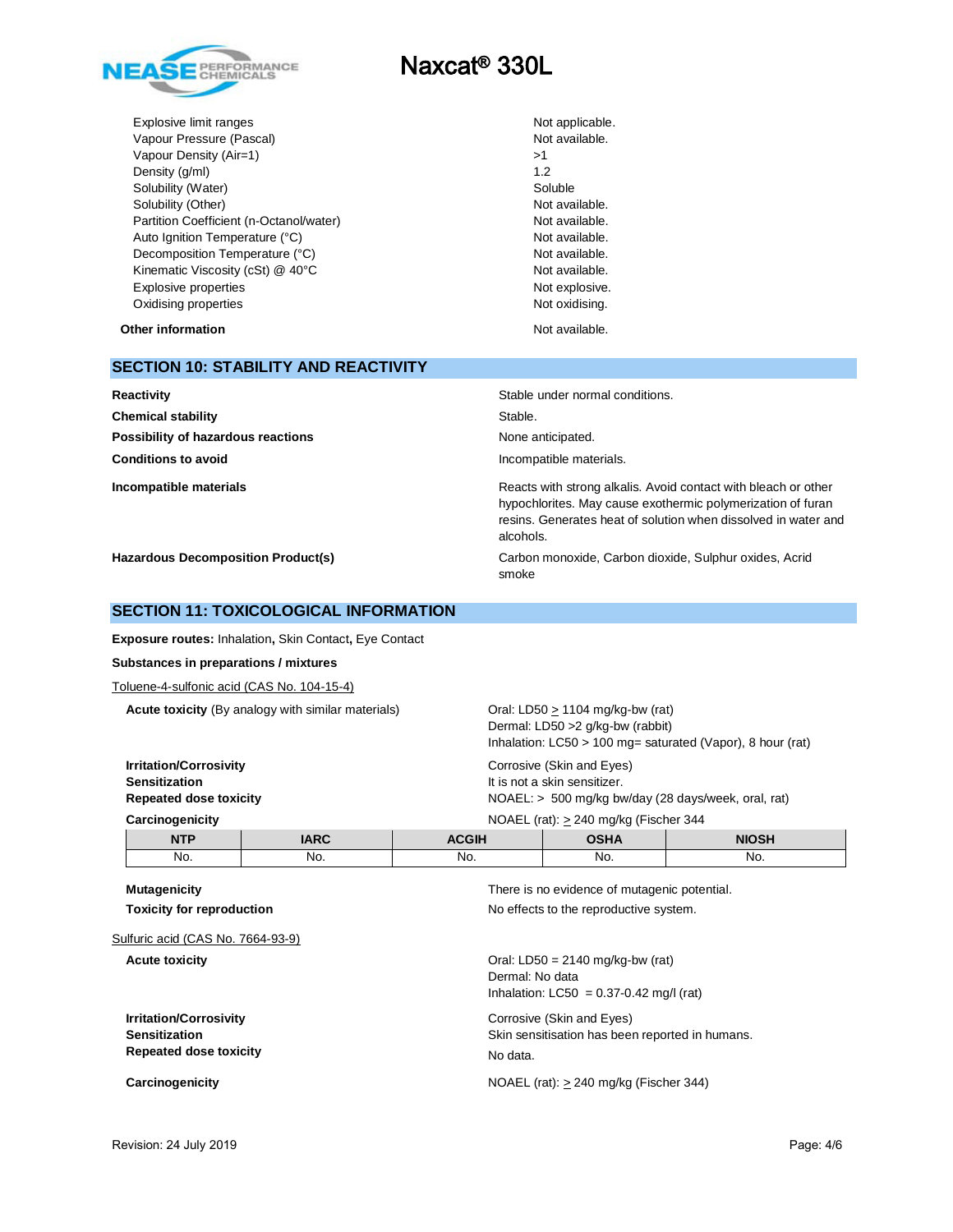

| <b>NTP</b>                        | <b>IARC</b>                                | <b>ACGIH</b>                                                                                      | <b>OSHA</b>                                              | <b>NIOSH</b>                                                           |  |  |  |
|-----------------------------------|--------------------------------------------|---------------------------------------------------------------------------------------------------|----------------------------------------------------------|------------------------------------------------------------------------|--|--|--|
| Listed                            | Group 1                                    | Group 2A                                                                                          | No.                                                      | No.                                                                    |  |  |  |
| <b>Mutagenicity</b>               |                                            |                                                                                                   | There is no evidence of mutagenic potential.             |                                                                        |  |  |  |
| <b>Toxicity for reproduction</b>  |                                            |                                                                                                   | NOAEL: 20 mg/m <sup>3</sup> (rabbit) (New Zealand White) |                                                                        |  |  |  |
|                                   |                                            |                                                                                                   | NOEL: 20 mg/m <sup>3</sup> (rabbit) (New Zealand White)  |                                                                        |  |  |  |
|                                   |                                            |                                                                                                   |                                                          |                                                                        |  |  |  |
|                                   | <b>SECTION 12: ECOLOGICAL INFORMATION</b>  |                                                                                                   |                                                          |                                                                        |  |  |  |
|                                   | Toluene-4-sulfonic acid (CAS No. 104-15-4) |                                                                                                   |                                                          |                                                                        |  |  |  |
| Short term                        |                                            |                                                                                                   | LC50 (96 hour): >500 mg/L (Leuciscus idus melanotus)     |                                                                        |  |  |  |
|                                   |                                            | similar materials)                                                                                |                                                          | EC50 (48 hour): >103 mg/l (Daphnia magna, mobility) - (By analogy with |  |  |  |
|                                   |                                            | EC50 (72 hour): 70 mg/l (Pseudokirchnerella subcapitata) - (By analogy with<br>similar materials) |                                                          |                                                                        |  |  |  |
| Long Term                         |                                            | Scientifically unjustified                                                                        |                                                          |                                                                        |  |  |  |
| Persistence and degradability     |                                            |                                                                                                   | Readily biodegradable.                                   |                                                                        |  |  |  |
| Bioaccumulative potential         |                                            |                                                                                                   | The product has low potential for bioaccumulation.       |                                                                        |  |  |  |
| Mobility in soil                  |                                            |                                                                                                   | The substance has high mobility in soil.                 |                                                                        |  |  |  |
|                                   | Results of PBT and vPvB assessment         | Not classified as PBT or vPvB.                                                                    |                                                          |                                                                        |  |  |  |
| Sulfuric acid (CAS No. 7664-93-9) |                                            |                                                                                                   |                                                          |                                                                        |  |  |  |
| Short term                        |                                            |                                                                                                   | LC50 (96 hour): 42.0 mg/l (96 hour) (Gambusia affinis)   |                                                                        |  |  |  |
|                                   |                                            |                                                                                                   | EC50 (24 hour): 29.0 mg/l (Daphnia magna)                |                                                                        |  |  |  |
|                                   |                                            |                                                                                                   | EC50 (48 hour): 29 mg/l (Pandalus montagui))             |                                                                        |  |  |  |
| Long Term                         |                                            | Scientifically unjustified                                                                        |                                                          |                                                                        |  |  |  |
| Persistence and degradability     |                                            | Not readily biodegradable.                                                                        |                                                          |                                                                        |  |  |  |
| Bioaccumulative potential         |                                            |                                                                                                   | The substance has no potential for bioaccumulation.      |                                                                        |  |  |  |
| Mobility in soil                  |                                            | The substance has high mobility in soil.                                                          |                                                          |                                                                        |  |  |  |
| Other adverse effects             | Results of PBT and vPvB assessment         | Not classified as PBT or vPvB.<br>None known.                                                     |                                                          |                                                                        |  |  |  |
|                                   |                                            |                                                                                                   |                                                          |                                                                        |  |  |  |

# **SECTION 13: DISPOSAL CONSIDERATIONS**

| Waste treatment methods       | Disposal should be in accordance with local, state or national legislation.<br>Consult an accredited waste disposal contractor or the local authority for<br>advice. |
|-------------------------------|----------------------------------------------------------------------------------------------------------------------------------------------------------------------|
| <b>Additional Information</b> | None known.                                                                                                                                                          |

# **SECTION 14: TRANSPORT INFORMATION**

|                              | Land transport<br><u>(U.S. DOT)</u>                                                 | Sea transport<br>(IMDG)                                                               | Air transport<br>(ICAO/IATA)                                                   |
|------------------------------|-------------------------------------------------------------------------------------|---------------------------------------------------------------------------------------|--------------------------------------------------------------------------------|
| <b>UN number</b>             | 2586                                                                                | 2586                                                                                  | 2586                                                                           |
| <b>Proper Shipping Name</b>  | ARYLSULFONIC ACIDS.<br><b>LIQUID</b><br>with not more than 5%<br>free sulfuric acid | ARYLSULPHONIC ACIDS,<br><b>LIQUID</b><br>with not more than 5% free<br>sulphuric acid | ARYLSULPHONIC<br>ACIDS, LIQUID<br>with not more than 5%<br>free sulphuric acid |
| Transport hazard class(es)   | 8                                                                                   | 8                                                                                     | 8                                                                              |
| Packing group                | Ш                                                                                   | Ш                                                                                     | Ш                                                                              |
| <b>Environmental hazards</b> | <b>No</b>                                                                           | No                                                                                    | No.                                                                            |
| Special precautions for user | None known.                                                                         | None known.                                                                           | None known.                                                                    |

**Transport in bulk according to Annex II of MARPOL73/78 and the IBC Code:** Not established.